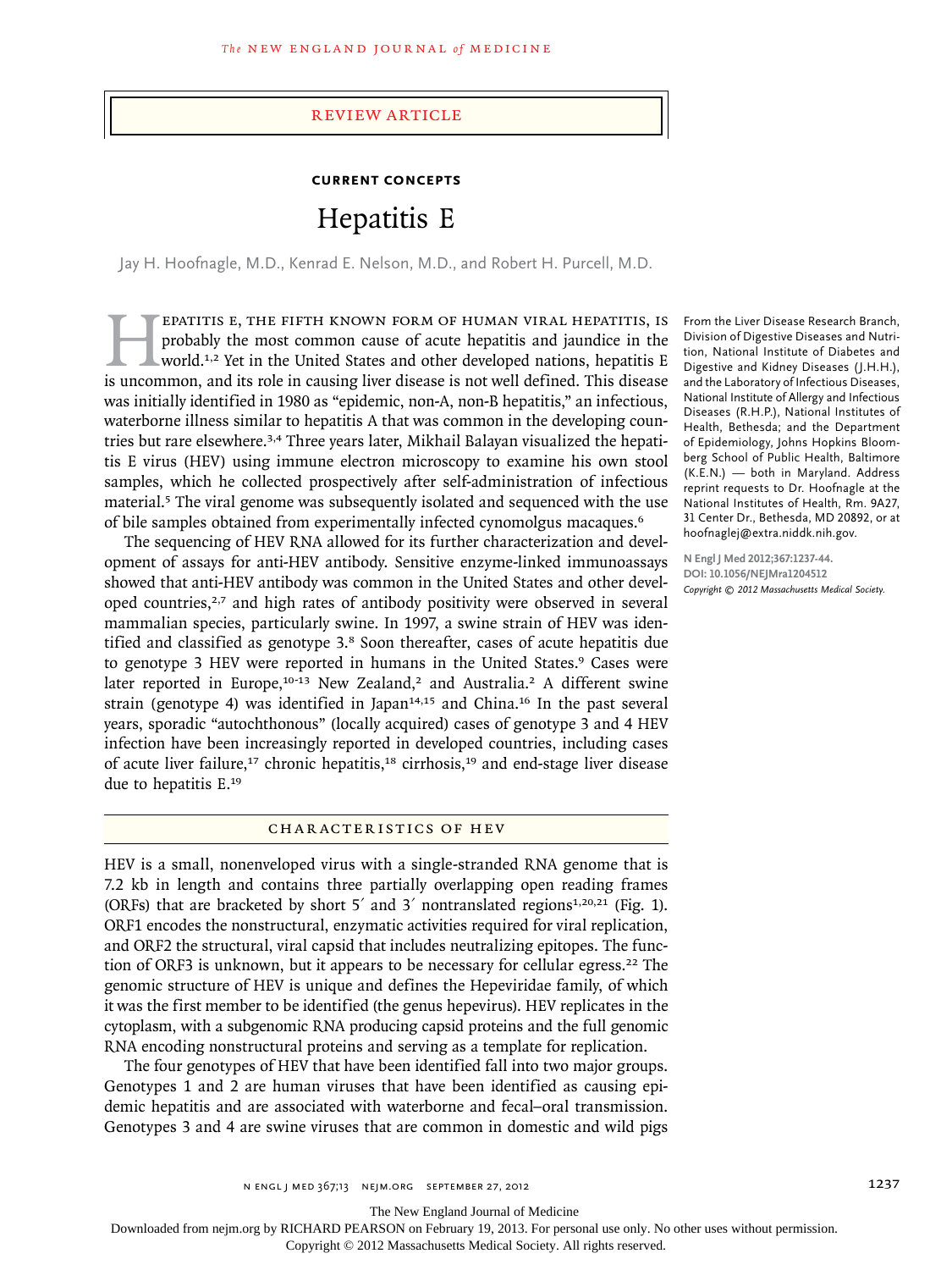

The viral RNA is approximately 7.2 kb in length and has short 5′ and 3′ noncoding regions and three overlapping open reading frames (ORFs). ORF1 encodes the nonstructural proteins, including a methyl transferase (MT), cysteine protease (Pro), helicase (Hel), and RNA polymerase (Pol), as well as three regions of unknown function (Y, H, and X). ORF2 encodes the structural capsid protein. ORF3 encodes a small protein proposed to have multiple functions, including cellular egress. The 5′ end of the RNA genome is capped with 7-methylguanosine  $(7 \text{mG})$ , and the 3' end is polyadenylated (poly A). Assembly of virions begins with the production of capsid monomers (with or without an N-terminal region), which self-assemble into dimers and subsequently decamers. Decamers lacking the capsid N-terminal assemble into small viruslike particles that are the source of HEV vaccines and serologic reagents. Decamers of full-length capsid monomers encapsidate the viral RNA to form full-size virions. (Adapted from Xing et al.<sup>21</sup>)

> and appear to infect humans as an accidental host; these viruses are thus zoonoses.<sup>23</sup> There is cross-neutralization among the four HEV genotypes, indicating that they belong to a single serotype despite clinical and epidemiologic differences.24 HEV grows poorly in vitro, but recently, several cell-culture systems have been developed for genotypes 3 and 4.25,26 An important finding was the identification of short human-sequence inserts in HEV RNA; these inserts

facilitated tissue-culture adaptation. Remarkably, similar human-sequence inserts have been identified in HEV RNA isolated directly from patients with striking neurologic complications of hepatitis E.26 These findings suggest that recombination events may alter the replicative capacity, tissue specificity, and pathogenicity of HEV and make this agent unique among human hepatitis viruses.

HEV strains have been detected in several

The New England Journal of Medicine

Downloaded from nejm.org by RICHARD PEARSON on February 19, 2013. For personal use only. No other uses without permission.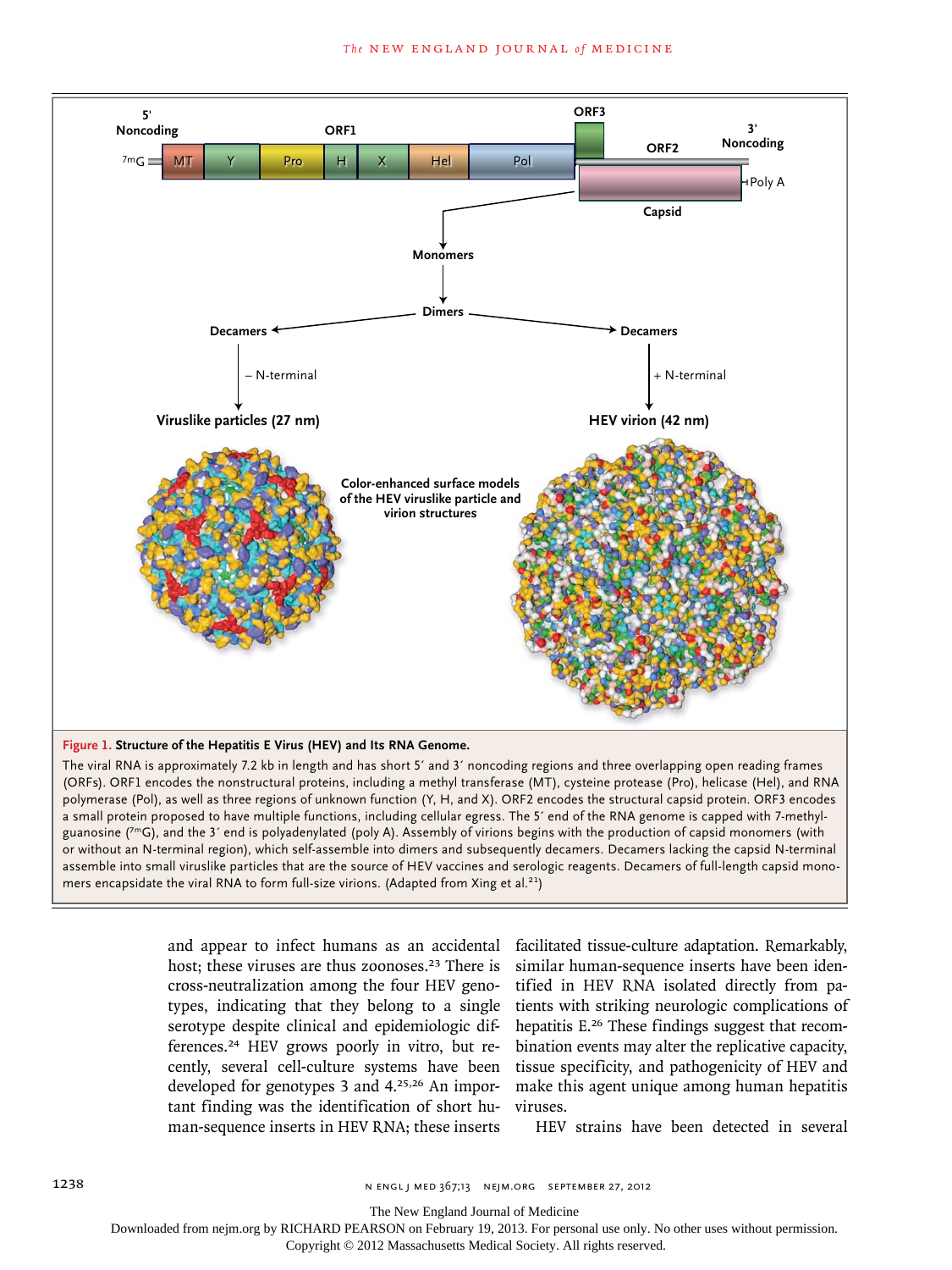mammalian species other than swine, including deer, elk, sheep, cattle, rats, and rabbits.<sup>23,25-28</sup> Some of these viruses may represent new HEV genotypes, but most resemble genotypes 3 and 4. Although several viruses have been shown to be infectious in pigs, the potential of these mammalian viruses to infect and cause disease in humans (i.e., their zoonotic potential) remains unclear. Most recently, other HEV-like agents have been identified in birds and fish, but they are probably different genera that are unlikely to infect humans.<sup>29,30</sup>

# DIAGNOSTIC ASSAYS

As in other forms of viral hepatitis, viremia arises during the incubation period of hepatitis E, and antibodies (both IgG and IgM) appear at the time of clinical onset, just preceding elevations in serum aminotransferase levels and symptoms<sup>2</sup> (Fig. 2). Recovery is marked by viral clearance, an increase in IgG titers, and a decrease in IgM levels. HEV is also present in stool, usually during the incubation period, throughout active infection, and in the initial part of the recovery period.31 The duration of viral shedding is variable, as is the presence of antibodies. IgM anti-HEV antibody remains detectable for only 3 to 12 months, whereas IgG anti-HEV antibody persists for years, if not for life.

Tests for anti-HEV antibody (including IgGand IgM-specific assays) are available commercially, but none have formal Food and Drug Administration (FDA) approval. Unfortunately, the sensitivity and specificity of available assays vary widely; this may account for the discrepancies among published rates of anti-HEV antibody in various populations.<sup>32</sup> In studies from the United Kingdom, the prevalence of anti-HEV antibody in a blood-donor population was 3.6% with the use of one commercial assay and 16.2% with the use of another.<sup>33</sup> Similarly, serum samples obtained from patients with acute HEV infection (documented on the basis of detectable HEV RNA during the acute phase) were reactive in 44% of patients with one assay and in 98% with the other.

Until assays receive FDA approval, physicians must depend on whatever test is locally available. Patients with unexplained acute or chronic hepatitis should be tested for IgM anti-HEV antibody, with a positive result suggesting ongoing infec-



#### **Figure 2. Course of Acute HEV Infection.**

HEV RNA becomes detectable in stool and serum during the incubation period, with the subsequent appearance of the IgM and IgG anti-HEV antibodies. The level of IgM antibody peaks early and becomes undetectable during recovery, whereas the level of the IgG antibody continues to increase and persists in the long term. Clinical symptoms (fatigue, nausea, and jaundice) begin shortly after elevations in serum alanine aminotransferase (ALT) levels. HEV RNA disappears from serum with recovery, whereas detectable virus usually persists longer in stool (arrows).

tion. Tests for HEV RNA in serum and stool are confirmatory but are currently still experimental. Serologic and virologic testing is available on a limited basis from the Centers for Disease Control and Prevention (www.cdc.gov/hepatitis).

## Epidemiol o gy

In developing countries, hepatitis E occurs both sporadically and as epidemic disease, affects a large proportion of the population, and is largely due to genotype 1 (with genotype 2 accounting for cases in Mexico and parts of Africa).1,2 Published rates of anti-HEV antibody among adults in these areas range from 30 to 80%. In Bangladesh, the incidence of HEV infection was studied prospectively in cohorts of both the general population and pregnant women, who are especially prone to fulminant hepatitis E.34 In the population at large, the incidence of HEV infection was 6.4% among approximately 1200 people across all ages. In two cohorts of pregnant women, the annual incidence of HEV infection was 4.6% and 5.6%. Assessment of the women's micronutrient status and serum cytokine levels suggested that number and the method of the method and increase and personal and increase and personal and increase and personal personal personal personal personal personal personal personal personal personal personal personal personal

The New England Journal of Medicine

Downloaded from nejm.org by RICHARD PEARSON on February 19, 2013. For personal use only. No other uses without permission.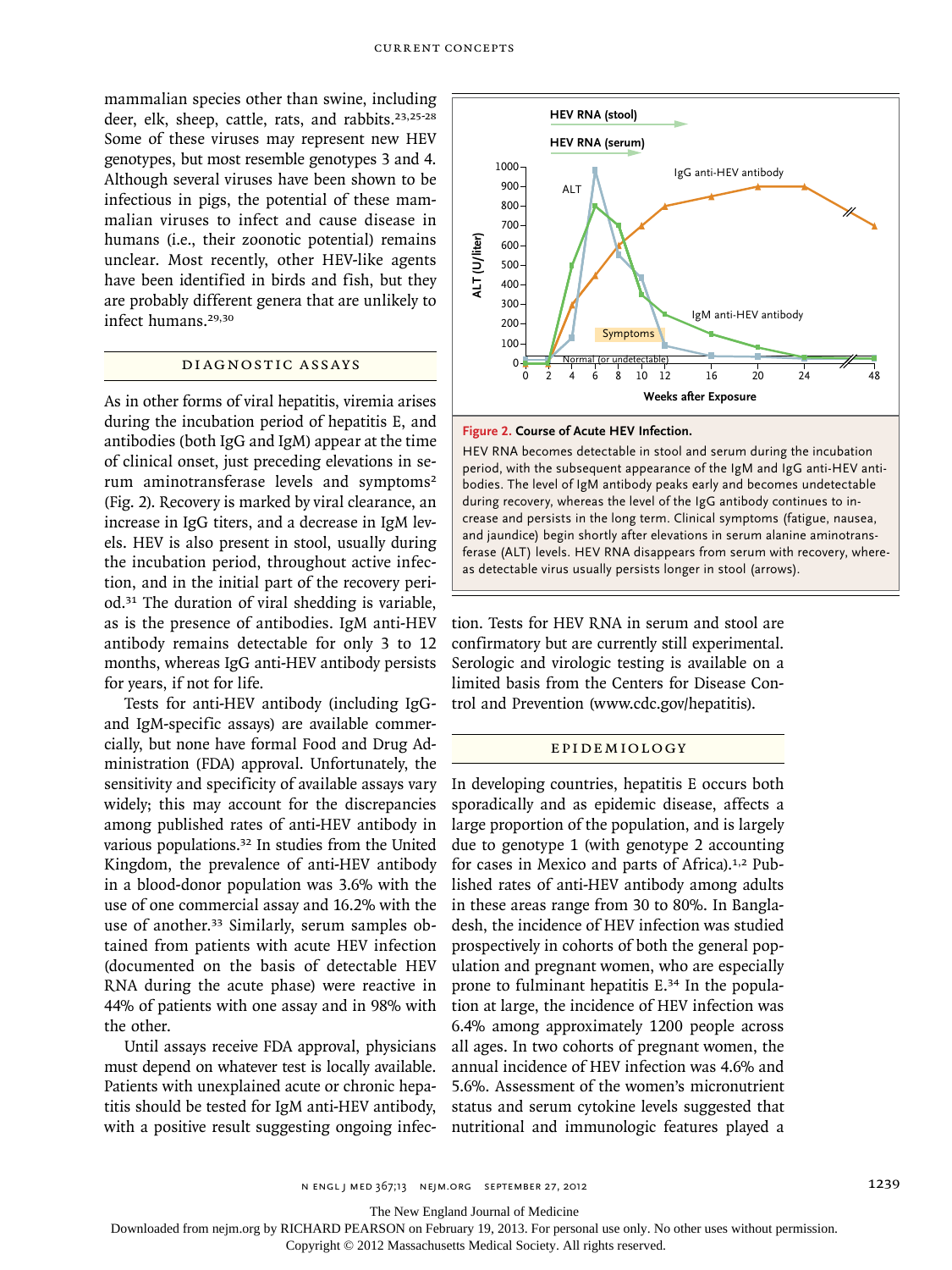role in the susceptibility to severe infection; these findings indicate potential inroads in efforts to reduce morbidity and mortality associated with HEV infection.

Rates of anti-HEV antibody in the general population are lower in Europe and the United States than in Asia and Africa. However, population-based surveys from 1988 to 1994 indicated that 21.0% of U.S. adults had anti-HEV antibody, a rate lower than that of anti-HAV antibody (38.3%) but higher than that of antibodies against hepatitis B (5.7%) or hepatitis C (2.0%).<sup>7</sup> Anti-HEV antibody rates increased markedly with age, from less than 10% among persons 6 to 19 years of age to more than 40% among those older than 60 years. Strikingly, specific risk factors for the presence of anti-HEV antibody were different from those for other forms of hepatitis. Age-adjusted rates of anti-HEV antibody were lower among blacks (14.5%) than among non-Hispanic whites (22.1%), among men who had sex with men (23.1%) than among those who did not (23.9%), among cocaine users (16.8%) than among nonusers (23.6%), and among people living in the southern United States (14.7%) than among people living in the Northeast (20.8%), Midwest (26.6%), or West (25.0%). Rates of anti-HEV antibody were minimally higher among men than among women (21.6% vs. 20.4%) and among persons who regularly ate liver or offal than among those who did not (26.5% vs. 20.4%). Finally, among men who had sex with men, rates of anti-HEV antibody were lower among men with human immunodeficiency virus (HIV) infection (12.8%) than among men without HIV infection (19.2%).<sup>35</sup> Preliminary results from more recent U.S. population–based surveys show a much lower rate of anti-HEV antibody overall, but a similar distribution according to risk factors.<sup>36</sup>

Cases of acute hepatitis E account for a large proportion of cases of acute liver disease in developing countries, with smaller (although unknown) proportions in Europe and the United States.36 In developed countries, individual cases and small outbreaks have been linked to exposure to pigs and consumption of undercooked pork2,12,13 or wild game.12,14 Indeed, testing of samples of pig liver and sausage from commercial groceries in Europe<sup>13</sup> and the United States<sup>37</sup> identified HEV RNA in a high percentage of samples. Furthermore, laboratory analyses showed the presence of infectious HEV in rare and medium-rare meat. Case reports have also linked hepatitis E to consumption of shellfish<sup>38</sup> and to blood transfusions,<sup>39,40</sup> but the overall rate of these risk factors among unselected patients is low. Thus, most patients with autochthonous hepatitis E report no specific risk factors, such as exposure to pigs or consumption of undercooked pork or sausage.2,15-18,20,22 Furthermore, secondary spread is rare, if it occurs at all. Only small numbers of cases have been reported in the United States, many of which were misdiagnosed as drug-induced liver injury.<sup>41</sup>

## Clinic a l Fe at ur es

Acute hepatitis E has an incubation period of 3 to 8 weeks, a short prodromal phase, and a period of symptoms or jaundice lasting days to several weeks.2,10,11,15,16 In published series, most cases were self-limited and none resulted in chronic hepatitis. The case fatality rate ranged from 0 to 10%, averaging approximately 5%, but the association of fulminant hepatitis with pregnancy (which is common with genotype 1 infection) has not been reported with autochthonous hepatitis E. Indeed, in large surveys of acute liver failure in the United States, cases attributable to HEV infection were rare, accounting for less than 1% of cases in adults.<sup>42</sup>

Autochthonous hepatitis E has distinctive clinical features that separate it from epidemic forms (Table 1), as well as from other types of viral hepatitis. Specific age and sex distributions are characteristic of autochthonous hepatitis E. In most case series, the average age was more than 60 years, and men outnumbered women by at least 3 to 1; these features were not shared by other forms of viral hepatitis and were not well explained by risk factors.<sup>10,15,41</sup> These differences may reflect variability in the rate of clinically apparent disease according to sex and age. In an outbreak of hepatitis E aboard a cruise ship, for instance, only 7 of 33 patients had jaundice (21%), and most cases occurred in elderly men.<sup>38</sup> Such findings suggest that autochthonous HEV infection is usually subclinical and mild, particularly in women and young persons; this may explain why 21% of adults in the United States have anti-HEV antibody, but few have a history of acute hepatitis.

Autochthonous hepatitis E also has a striking spectrum of serious complications, including

The New England Journal of Medicine

Downloaded from nejm.org by RICHARD PEARSON on February 19, 2013. For personal use only. No other uses without permission.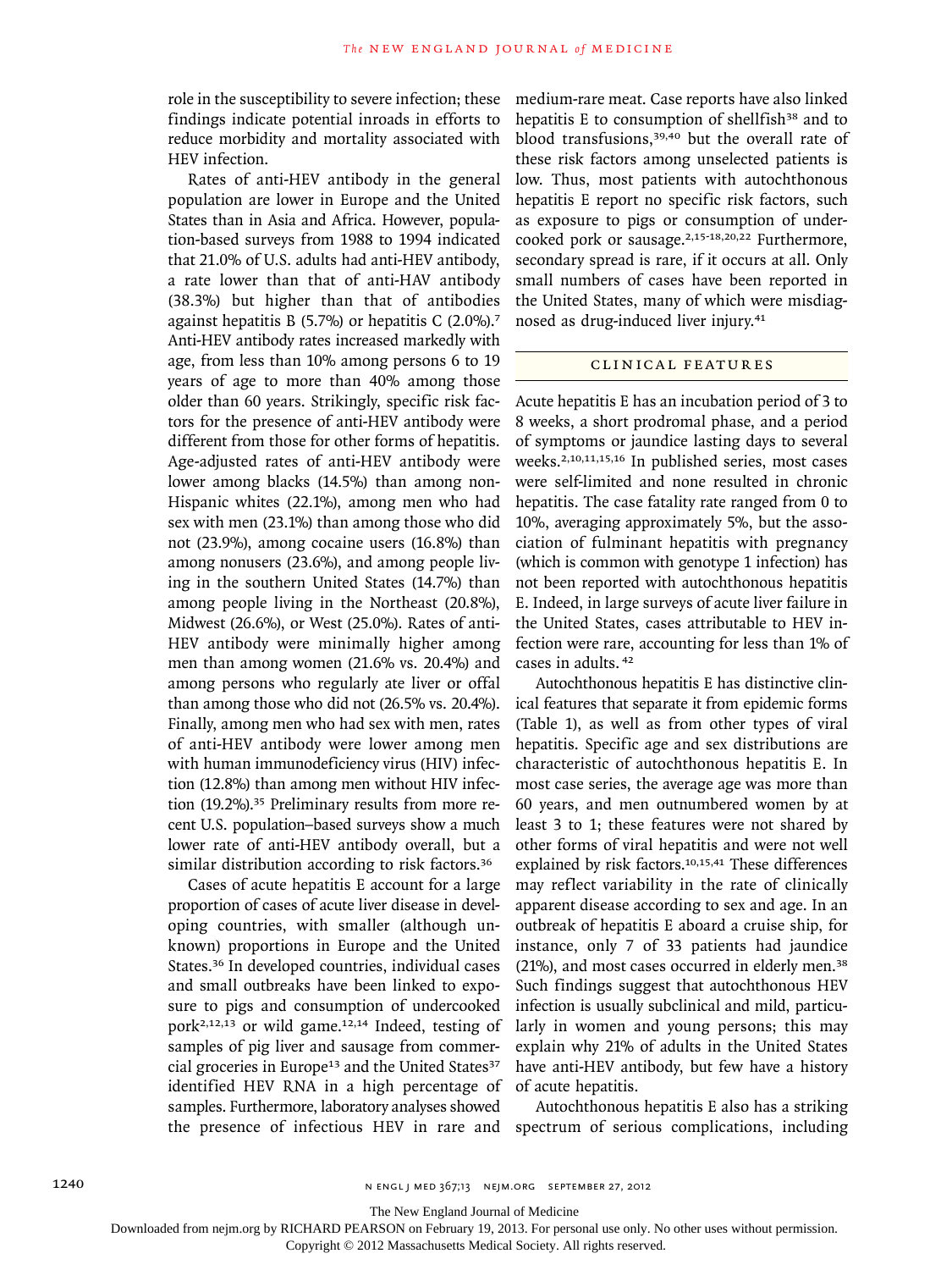| Table 1. Clinical and Epidemiologic Characteristics of HEV Infections According to Genotype. |                                                             |                                           |
|----------------------------------------------------------------------------------------------|-------------------------------------------------------------|-------------------------------------------|
| Characteristic                                                                               | Genotypes 1 and 2 (Epidemic)                                | Genotypes 3 and 4 (Autochthonous)         |
| Geographic distribution                                                                      | Developing countries only                                   | Both developing and developed countries   |
| Pattern of spread                                                                            | Epidemic and sporadic                                       | Sporadic                                  |
| Occurrence in United States                                                                  | Travel-related, imported                                    | Autochthonous                             |
| Species specificity                                                                          | Human                                                       | Swine, human (humans are accidental host) |
| Major mode of spread                                                                         | Fecal-oral, waterborne                                      | Foodborne                                 |
| Secondary spread                                                                             | Uncommon                                                    | Extremely rare                            |
| Rate of icteric illness                                                                      | High                                                        | Low                                       |
| Age distribution                                                                             | Disease rates highest among<br>adolescents and young adults | Disease rates highest among older adults  |
| Sex distribution                                                                             | Similar disease rates among men<br>and women                | Higher disease rates among men            |
| Mortality                                                                                    | High among pregnant women                                   | High among older adults                   |
| <b>Extrahepatic features</b>                                                                 | Few                                                         | Neurologic complications                  |
| Chronic infection                                                                            | None                                                        | Common in immunosuppressed persons        |
| Therapy                                                                                      | None known                                                  | Ribavirin, peginterferon (experimental)   |
| Prevention                                                                                   | Vaccine*                                                    | Vaccine*                                  |
| * An HEV vaccine has been approved in China but not elsewhere.                               |                                                             |                                           |

"acute-on-chronic" liver failure, neurologic disorders, and chronic hepatitis. Acute-on-chronic disease refers to hepatitis with a rapid appearance of signs of liver failure ascites and encephalopathy in a person with preexisting liver disease. The preexisting liver disease may be subclinical and unsuspected. HEV infection is a common precipitant of this clinical phenotype, $2,10,41$  and most instances of severe autochthonous hepatitis E fit this clinical pattern rather than that of typical fulminant hepatic failure, which occurs

Reported extrahepatic manifestations of hepatitis E include arthritis, pancreatitis, and aplastic anemia, as well as such neurologic complications as polyradiculopathy, the Guillain–Barré syndrome, Bell's palsy, peripheral neuropathy, ataxia, and mental confusion.43 These neurologic findings can overshadow the liver injury, and hepatitis may not be suspected. Resolution of hepatitis E, either spontaneously or with therapy, is usually followed by remission of neurologic symptoms.

with hepatitis A or B.<sup>17</sup>

### CHRONIC HEPATITIS E

HEV was initially thought to resemble hepatitis A virus, causing acute, self-limited infections only; thus, it came as a surprise when cases of chronic hepatitis E were described.18 Chronic infection has been identified almost exclusively among immunocompromised persons, including organtransplant recipients,<sup>19</sup> patients receiving cancer chemotherapy,<sup>44</sup> and HIV-infected persons.<sup>45</sup> HEV RNA has been detected in moderate-to-high levels in serum and stool and has persisted for years. Serum aminotransferase levels have also been abnormal, and some patients have had progressive liver disease with fibrosis or cirrhosis<sup>19</sup> (Fig. 3). Chronic HEV infection may also occur in adults without apparent immunodeficiency, although such cases are rare.<sup>46</sup> The source of infection is often unknown, but in a minority of cases, blood transfusions or the organ itself have appeared to be the source. The unreliability of antibody tests and the need for direct molecular assays to detect HEV infection pose diagnostic challenges in this population.

Studies in which patients were monitored after solid-organ transplantation showed that chronic infection developed in two thirds of those with acquired hepatitis E.<sup>18,19</sup> Reducing the level of immune suppression led to spontaneous viral clearance in one third of the patients. Chronic hepatitis E was also susceptible to antiviral therapy. Individual case reports and

n engl j med 367;13 nejm.org september 27, 2012 1241

The New England Journal of Medicine

Downloaded from nejm.org by RICHARD PEARSON on February 19, 2013. For personal use only. No other uses without permission.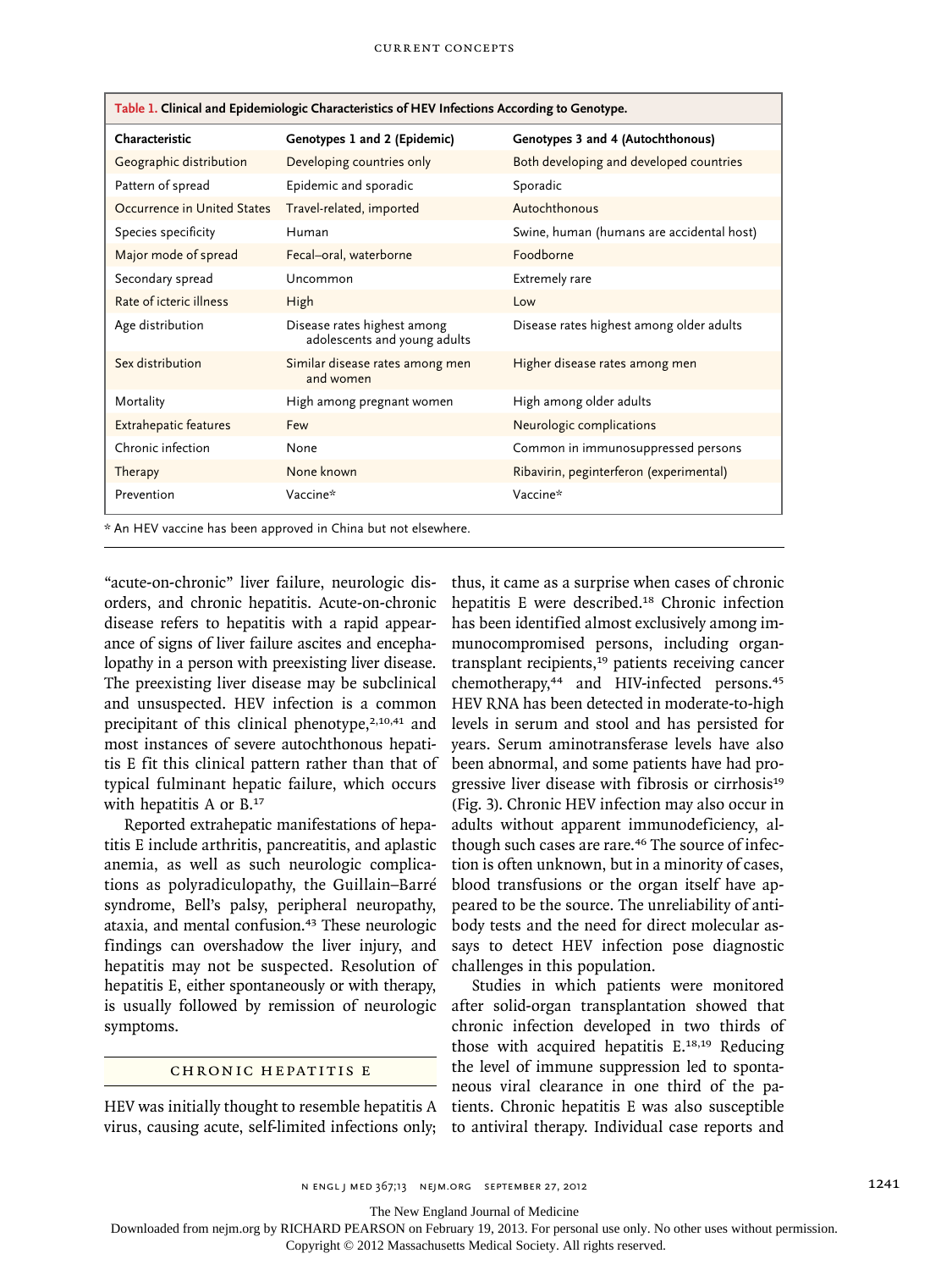

### **Figure 3. Chronic Hepatitis E and Response to Antiviral Therapy.**

Chronic hepatitis E is characterized by the persistence of HEV RNA in serum and stool, generally accompanied by fluctuating, mild-to-moderate elevations in serum ALT levels and low or moderate titers of IgG and IgM anti-HEV antibodies. Antiviral therapy with peginterferon or ribavirin usually results in a rapid decrease in HEV RNA levels in serum, followed by decreases in serum ALT levels. In some instances, HEV RNA becomes and remains undetectable even once therapy has been discontinued (indicating a sustained virologic response), usually with long-term improvement in the liver disease and loss of the IgM anti-HEV antibody.

> small case series have shown that peginterferon, ribavirin, or a combination of the two agents leads to viral clearance in most patients and a sustained response in a high proportion of patients.2,19,47,48 Ribavirin alone in doses of 600 to 800 mg daily for 12 weeks yields sustained virologic responses in at least two thirds of patients with chronic hepatitis E.<sup>2,19</sup> The successes with ribavirin have led to its use for severe, acute hepatitis E, with promising results.<sup>49</sup> At present, however, treatment of hepatitis E is experimental, guidelines have not been formulated, and neither ribavirin nor peginterferon has been approved for this use.

# PR EVENTION

Because hepatitis E is a zoonosis, prevention might begin with its containment among animals. Surveys of pig farms indicate that a large proportion of herds have evidence of ongoing or prior infection.8,23 Molecular evidence of HEV has been detected in waste-water runoff from swine farms. This runoff might reach drinking water or shellfish-harvesting areas.<sup>50</sup> At present, there are no regulations regarding prevention of HEV infection in commercial swine herds, isolation of infected animals, or monitoring of waste runoff for HEV. However, the possibility of transmission is justification for reinforcing recommendations for thorough cooking of pork (heating at 71 $^{\circ}$ C [160 $^{\circ}$ F] for at least 20 minutes),<sup>51</sup> and avoidance of raw shellfish, particularly on the part of immunocompromised persons.

Several cases of HEV transmission through blood transfusion have been reported.39,40 HEV RNA testing of plasma pools suggests that 1 in 4000 to 1 in 8000 donors from Western countries harbor the virus.52 In studies from the National Institutes of Health Clinical Center, testing of approximately 1000 blood donors showed 22% to be positive for anti-HEV antibody.53 However, no donor had detectable HEV RNA, and no transfusion-transmitted HEV infections were detected among prospectively followed recipients. Thus, blood transfusion is a potential but rare route of HEV transmission.

Hepatitis E is preventable by vaccination. A controlled trial involving 1794 members of the Nepalese military showed 95% efficacy of a recombinant genotype 1 HEV vaccine in preventing infection and clinical disease.54 More recently, a recombinant genotype 1 HEV vaccine produced in China similarly was shown to have more than 95% efficacy in a population-based, controlled trial involving more than 100,000 volunteers.55 Both genotype 1 and 4 infections were prevented, so there was cross-protection against different HEV genotypes.

### Conclusions

Hepatitis E occurs in two forms with different clinical and epidemiologic features. The epidemic form is common in developing countries and is associated with waterborne spread, severe acute disease, and infection with genotypes 1 and 2. The endemic, or autochthonous form, occurs in developed countries and is associated with foodborne and zoonotic spread, mild and typically subclinical disease, and infection with genotypes 3 and 4. The diagnosis of acute hepatitis E is made most readily by testing for IgM anti-HEV antibodies, although the reliability of currently available tests is not high. As a consequence, the frequency of autochthonous hepatitis E in the United States is unknown. However, this disease does oc-

1242 **n engl j med 367;13 NEMCO SEPTEMBER 27, 2012** N ENGL J MED 367;13 NEJM.ORG SEPTEMBER 27, 2012

The New England Journal of Medicine

Downloaded from nejm.org by RICHARD PEARSON on February 19, 2013. For personal use only. No other uses without permission.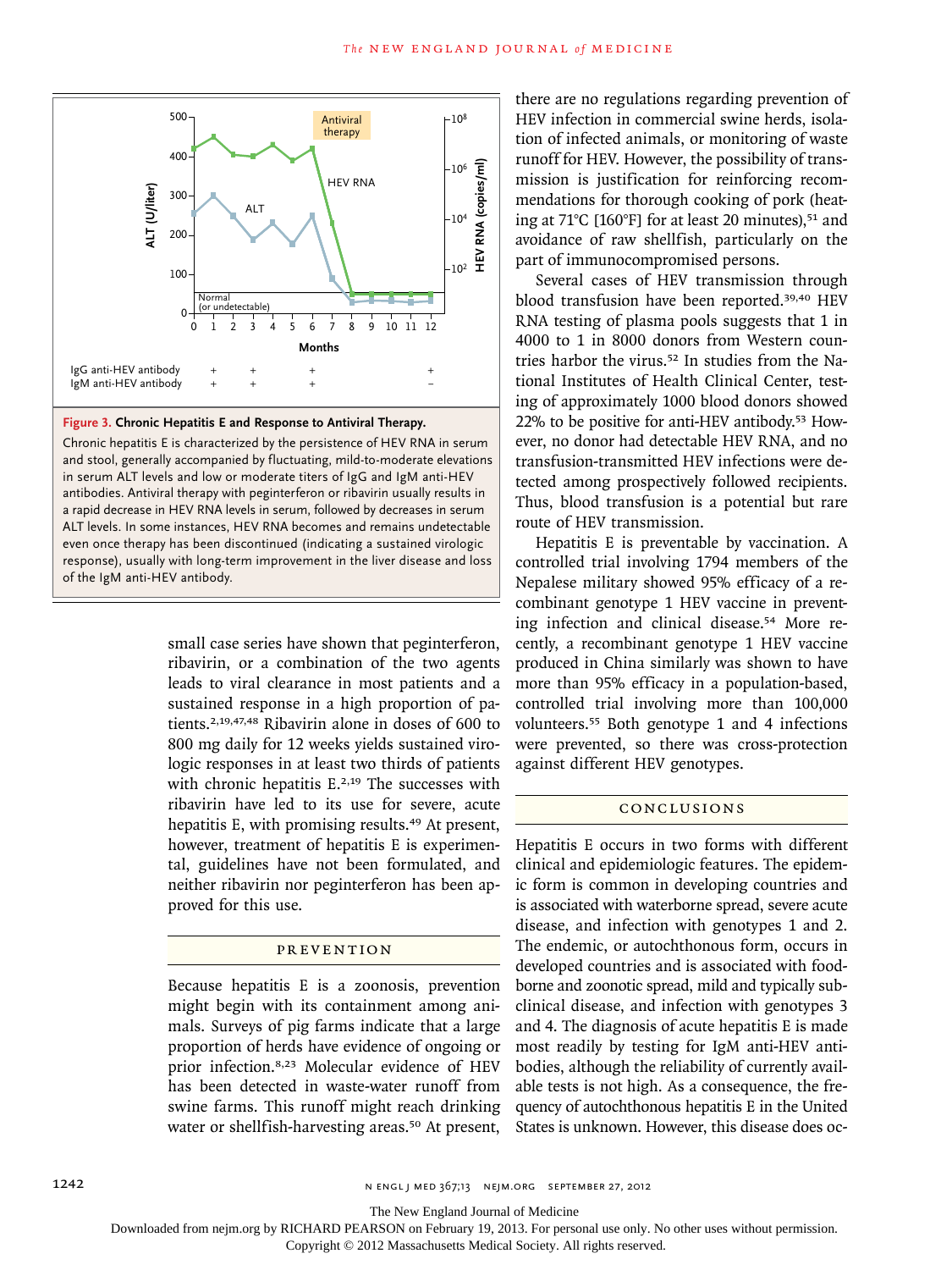cur and can have striking clinical features, arising most frequently in older adults and men and sometimes manifested as acute-on-chronic liver failure or characterized by prominent neurologic complications. HEV can also cause chronic infection in immunocompromised persons, which may be progressive and severe but also potentially treatable with antiviral agents.

Hepatitis E research faces many challenges. The replicative cycle, cell-surface receptors, and tissue and species specificity of HEV are poorly understood. Reliable assays for IgG and IgM anti-HEV antibodies and molecular tests for HEV RNA are critically needed. The epidemiology and manner of spread of hepatitis E in developed countries are perplexing and not well described. Finally, approaches to the prevention and treatment of hepatitis E have been devel-

oped, but their applicability has yet to be defined. HEV is unlike any other human hepatitis virus, and it has created multiple challenges that have only recently been recognized.

Based in part on a workshop, "Hepatitis E in the United States," held on March 26, 2012, at the National Institutes of Health, Bethesda, MD. (The program book with the agenda, list of speakers, and full abstracts of the presentations is available at www3.niddk

.nih.gov/fund/other/HepE2012/index.htm.)

No potential conflict of interest relevant to this article was reported.

Disclosure forms provided by the authors are available with the full text of this article at NEJM.org.

We thank the speakers, moderators, and organizers of the workshop that was in part the basis of this review and particularly our European colleagues, Drs. Harry Dalton (Royal Cornwall Hospital, Truro, United Kingdom), Nassim Kamar (Toulouse University Hospital, Toulouse, France), and Philippe Colson (Centre Hospitalo-Universitaire Timone, Marseille, France), who have played a major role in the evolution of our current understanding of hepatitis E in the Western world.

#### **References**

**1.** Purcell RH, Emerson SU. Hepatitis E: an emerging awareness of an old disease. J Hepatol 2008;48:494-503.

**2.** Kamar N, Bendall R, Legrand-Abravanel F, et al. Hepatitis E. Lancet 2012;379: 2477-88.

**3.** Wong DC, Purcell RH, Sreenivasan MA, Prasad SR, Pavri KM. Epidemic and endemic hepatitis in India: evidence for non-A, non-B hepatitis virus aetiology. Lancet 1980;2:876-9.

**4.** Khuroo MS. Study of an epidemic of non-A, non-B hepatitis: possibility of another human hepatitis virus distinct from post-transfusion non-A, non-B type. Am J .<br>Med 1980:68:818-24.

**5.** Balayan MS, Andjaparidze AG, Savinskaya SS, et al. Evidence for a virus in non-A, non-B hepatitis transmitted via the fecaloral route. Intervirology 1983;20:23-31.

**6.** Reyes GR, Purdy MA, Kim JP, et al. Isolation of a cDNA from the virus responsible for enterically transmitted non-A, non-B hepatitis. Science 1990;247:1335-9. **7.** Kuniholm MH, Purcell RH, McQuillan GM, Engle RE, Wasley A, Nelson KE. Epidemiology of hepatitis E virus in the United States: results from the Third National Health and Nutrition Examination Survey, 1988-1994. J Infect Dis 2009;200: 48-56.

**8.** Meng XJ, Purcell RH, Halbur PG, et al. A novel virus in swine is closely related to the human hepatitis E virus. Proc Natl Acad Sci U S A 1997;94:9860-5.

**9.** Schlauder GG, Dawson GJ, Erker JC, et al. The sequence and phylogenetic analysis of a novel hepatitis E virus isolated from a patient with acute hepatitis reported in the United States. J Gen Virol 1998;79:447-56. [Erratum, J Gen Virol 1998; 79:2563.]

**10.** Dalton HR, Stableforth W, Thurairajah P, et al. Autochthonous hepatitis E in Southwest England: natural history, complications and seasonal variation, and hepatitis E virus IgG seroprevalence in blood donors, the elderly and patients with chronic liver disease. Eur J Gastroenterol Hepatol 2008;20:784-90.

**11.** Borgen K, Herremans T, Duizer E, et al. Non-travel related hepatitis E virus genotype 3 infections in the Netherlands; a case series 2004-2006. BMC Infect Dis 2008;8:61.

**12.** Wichmann O, Schimanski S, Koch J, et al. Phylogenetic and case-control study on hepatitis E virus infection in Germany. J Infect Dis 2008;198:1732-41.

**13.** Colson P, Borentain P, Queyriaux B, et al. Pig liver sausage as a source of hepatitis E virus transmission to humans. J Infect Dis 2010;202:825-34.

**14.** Masuda J-I, Yano K, Tamada Y, et al. Acute hepatitis E of a man who consumed wild boar meat prior to the onset of illness in Nagasaki, Japan. Hepatol Res 2005;31:178-83.

**15.** Sainokami S, Abe K, Kumagai I, et al. Epidemiological and clinical study of sporadic acute hepatitis E caused by indigenous strains of hepatitis E virus in Japan compared with acute hepatitis A. J Gastroenterol 2004;39:640-8.

**16.** Zhang S, Wang J, Yuan Q, et al. Clinical characteristics and risk factors of sporadic hepatitis E in central China. Virol J 2011;8:152.

**17.** Péron JM, Bureau C, Poirson H, et al. Fulminant liver failure from acute autochthonous hepatitis E in France: description of seven patients with acute hepatitis E and encephalopathy. J Viral Hepat 2007; 14:298-303.

**18.** Kamar N, Selves J, Mansuy JM, et al. Hepatitis E virus and chronic hepatitis in organ-transplant recipients. N Engl J Med 2008;358:811-7.

**19.** Kamar N, Garrouste C, Haagsma EB, et al. Factors associated with chronic hepatitis in patients with hepatitis E virus infection who have received solid organ transplants. Gastroenterology 2011;140: 1481-9.

**20.** Ahmad I, Holla RP, Jameel S. Molecular virology of hepatitis E virus. Virus Res 2011;161:47-58.

**21.** Xing L, Li TC, Mayazaki N, et al. Structure of hepatitis E virion-sized particle reveals an RNA-dependent viral assembly pathway. J Biol Chem 2010;285: 33175-83.

**22.** Emerson SU, Nguyen HT, Torian U, Burke D, Engle R, Purcell RH. Release of genotype 1 hepatitis E virus from cultured hepatoma and polarized intestinal cells depends on open reading frame 3 protein and requires an intact PXXP motif. J Virol 2010;84:9059-69.

**23.** Meng XJ. From barnyard to food table: the omnipresence of hepatitis E virus and risk for zoonotic infection and food safety. Virus Res 2011;161:23-30.

**24.** Tang X, Yang C, Gu Y, et al. Structural basis for the neutralization and genotype specificity of hepatitis E virus. Proc Natl Acad Sci U S A 2011;108:10266-71.

**25.** Takahashi H, Tanaka T, Jirintai S, et al. A549 and PLC/PRF/5 cells can support the efficient propagation of swine and wild boar hepatitis E virus (HEV) strains: demonstration of HEV infectivity of porcine liver sold as food. Arch Virol 2012;157: 235-46.

**26.** Shukla P, Nguyen HT, Torian U, et al. Cross-species infections of cultured cells

n engl j med 367;13 nejm.org september 27, 2012 1243

The New England Journal of Medicine

Downloaded from nejm.org by RICHARD PEARSON on February 19, 2013. For personal use only. No other uses without permission.